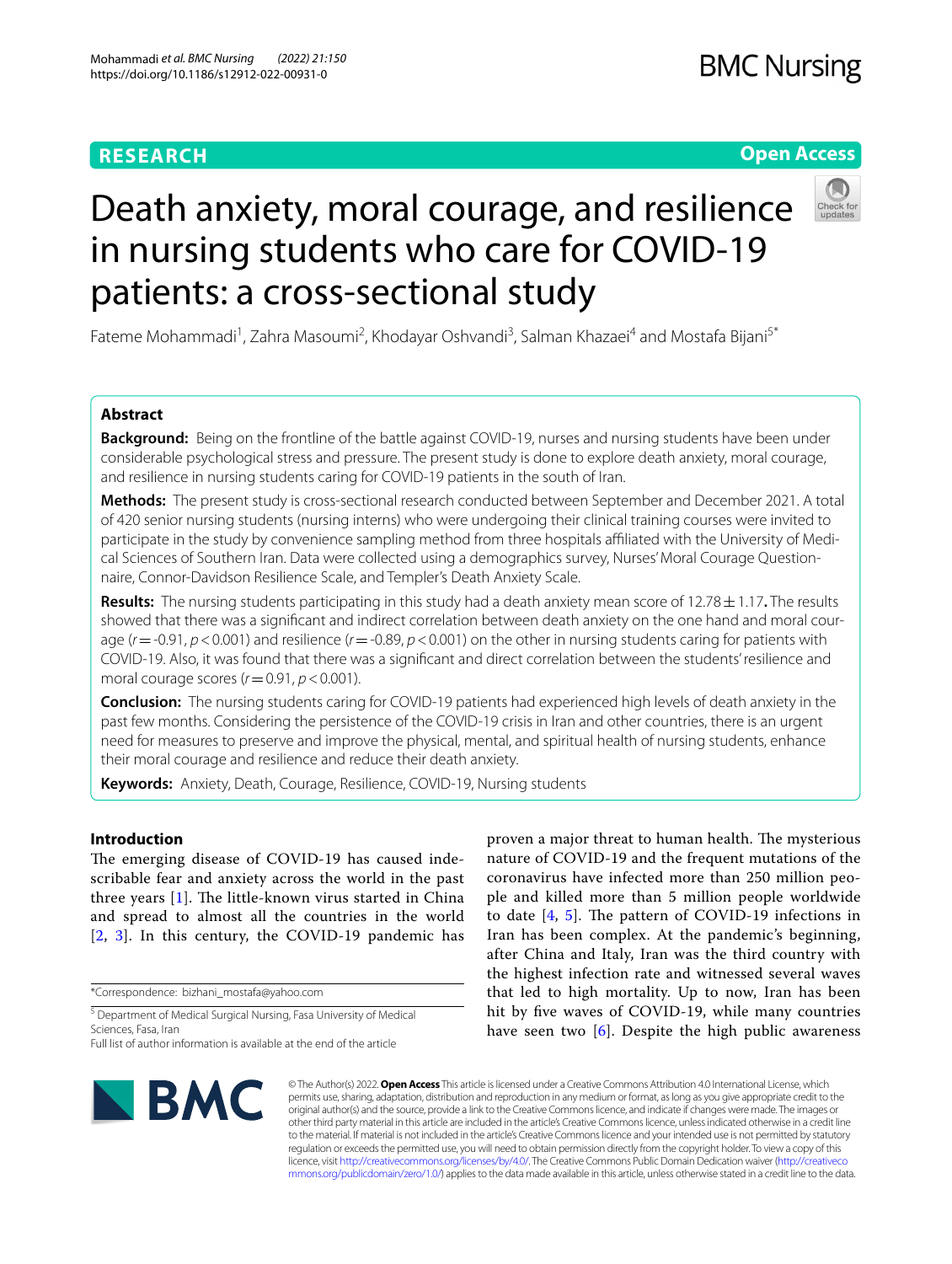about the infection and its risks, the financial difficulties caused by strict sanctions force the people to go to crowded places for their livelihood, which is the main reason for the repeated emergence of peaks in the number of the infected people [[6,](#page-6-1) [7\]](#page-6-2). In Iran, over 6,000,000 have been infected with COVID-19, and more than 128,000 have lost their lives to date  $[7]$  $[7]$  $[7]$ . The high mortality rate of COVID-19 globally has caused many people to experience great stress, with adverse efects on their social activities and psychological security [[8\]](#page-6-3). Healthcare professionals, the frst and most important protectors of public health in the face of this highly infectious disease, have been exposed to various emotional and psychological challenges in this period [[9\]](#page-6-4). The anxiety of death is one of the most important psychological challenges caregivers experience when caring for patients with COVID-19 [[10](#page-6-5)]. Death anxiety is a persistent, abnormal, and morbid fear of death or dying, which is an important concept in nursing [\[11\]](#page-6-6).

Therefore, due to the importance of this concept in providing health care to patients, death anxiety has been included in the North American Nursing Diagnosis Association (NANDA) criteria as a nursing diagnosis [[12\]](#page-6-7).

In recent years, death anxiety in patients has received much attention [\[13\]](#page-6-8). Still, the incidence of COVID-19 with high morbidity and mortality has caused caregivers to experience indescribable fear and anxiety of death. The caregivers' fear and anxiety of death strongly affected their resilience to provide quality care to these patients [[11–](#page-6-6)[13](#page-6-8)]. Resilience is the ability to adapt to life-threatening situations successfully. In other words, resilience is a positive adaptation in reaction to adverse conditions and any attempt to return or achieve a higher level of adaptation [[14\]](#page-6-9).

On the other hand, death anxiety can severely afect the moral courage of caregivers. By overcoming their fear and anxiety, they can provide safe and principled care for their patients [[15](#page-6-10)]. Moral courage is defned as the courage to act according to one's ethical values and principles, even at the risk of negative consequences for the individual [[16](#page-6-11)]. Moral courage helps caregivers adhere to the principles and values of professional ethics in caring for the patient with COVID-19.

According to recent studies, healthcare providers who directly contact COVID-19 patients have experienced frustration, stress, burnout, and reduced resilience [\[17](#page-6-12)]. Lai et al. (2020) report that healthcare professionals who provide care to COVID -19 patients experience higher levels of anxiety and depression and have problems performing their professional duties and their family responsibilities and daily activities [\[18](#page-6-13)]. Likewise, Roy (2020) states that during the COVID-19 crisis, nurses have suffered from stress, anxiety, depression, and post-traumatic stress disorder (PTSD) [[19\]](#page-6-14).

On the other hand, Khodaveisi. et al. (2021) report that, even though healthcare professionals have demonstrated signs of high and moderate resilience during the pandemic, they succeeded with courageous efforts to provide quality care to the infected [\[16\]](#page-6-11).

One of the most prominent care providers in Iran is senior nursing students (nurse interns), who have been caring for COVID-19 patients and other healthcare personnel members. Because of their inexperience, inadequate skills, eagerness to fnish their education, uncertainty about the end of the pandemic in Iran, and youth-related emotions, nursing students obviously experience tension and psychological stress than other care providers do. One of the main sources of tension for this population is death anxiety which can adversely afect their performance, resilience, and moral courage. However, no research work has investigated ethical distress, death anxiety, courage, or resilience in nursing students caring for COVID-19 patients. Accordingly, the present study investigates the relationship between death anxieties on the one hand and moral courage and resilience on the other in nursing students who care for COVID-19 patients in Iran. Also, the main research question was" Is there a relationship between death anxiety with moral courage and resilience in nursing students who care for COVID-19 patients? ".

# **Methods**

# **Participants and sampling**

The present study is a cross-sectional work of research conducted between September to December 2021 based on the strengthening of the reporting of observational studies in epidemiology statement (STROBE), which is a checklist for observational research.

The sample size for this study was calculated based on the Khodaveisi et al. [[16\]](#page-6-11) study with a power of 80% and  $\alpha$  = 0.05 by using the formula.

$$
n = \frac{z_{1-\frac{\alpha}{2}}^2 s^2}{d^2}
$$

For sampling, the correspondence author went to the school of nursing afliated with the university of medical sciences in the west of Iran after receiving ethical approval and got the phone number of senior nursing students in the 7th and 8th semesters of nursing had the inclusion criteria. Therefore, 420 senior nursing students, who were doing internships in three major hospitals afliated with the school of nursing, central for infectious diseases, heart fler, lung disease, kidney disease, and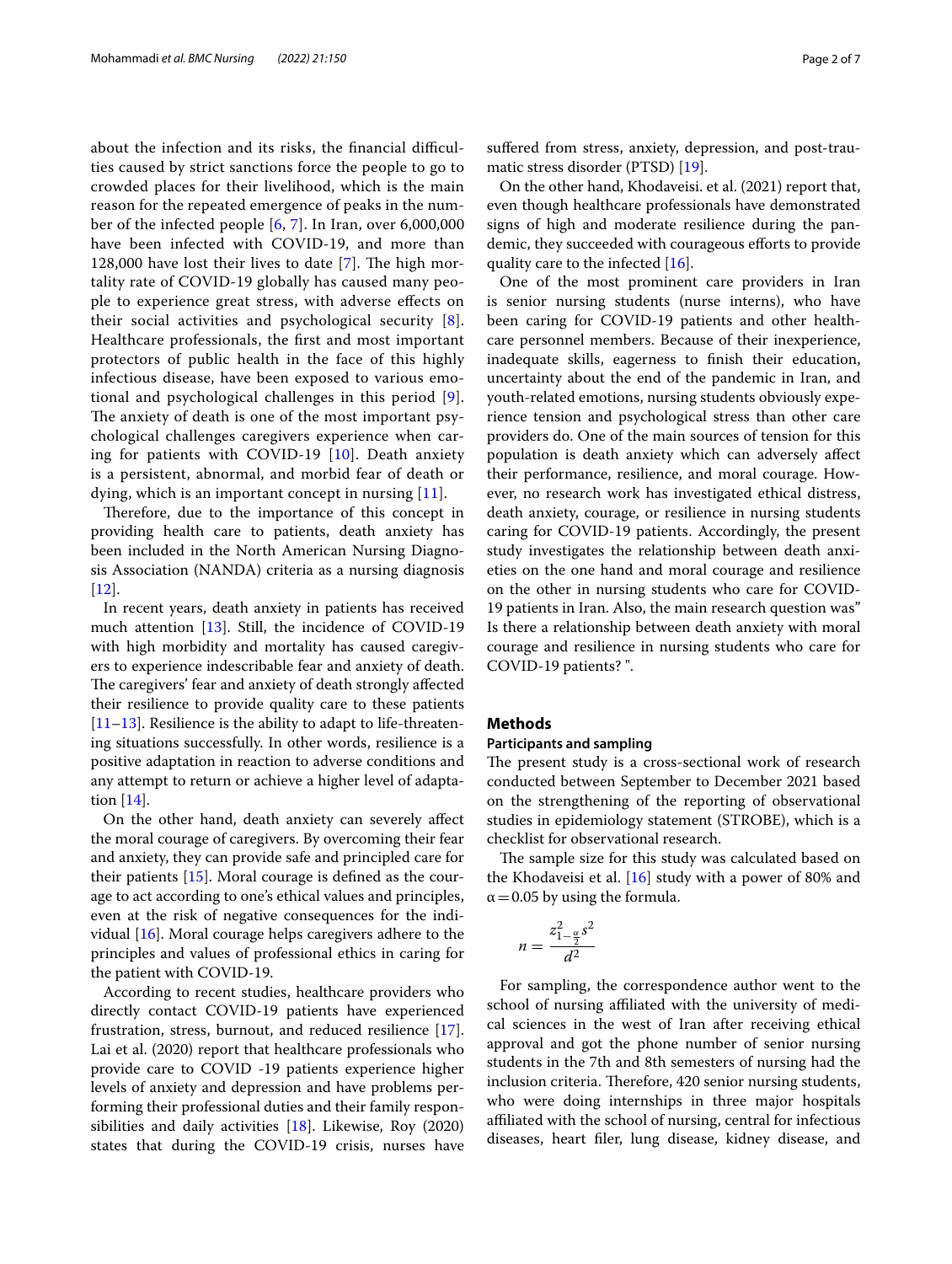cancer, were invited and selected through convenience sampling to participate in the study.

The inclusion criteria were senior nursing students in the 7th and 8th semesters of nursing, being willing to participate in the study, being trained in a COVID-specifc hospital department, and caring for at least one COVID-19 patient in a clinical environment. The participants who failed to answer more than half of the questions on the questionnaires or did not return the questionnaires were excluded. The participants were asked to complete and submit the demographics survey, Nurses' Moral Courage Questionnaire, Connor-Davidson Resilience Scale, and Templer's Death Anxiety Scale on the Internet. A total of 400 participants returned completed questionnaires by email or social networks, with a response rate of 95.23%.

# **Measurement**

# **Demographics survey**

The demographics survey addressed the respondents' age, gender, marital status, fnancial status, history of caring for COVID-19 patients, and an average number of shifts per month.

# **Templer's death anxiety scale**

The Death Anxiety Scale consists of 15 true or false questions, 9 of which earn a score of 1 if the respondent chooses true, and 6 items earn a score of 1 if the respondent chooses false. The total score range is between 1 and 15, with higher scores indicating greater death anxiety. Respondents' scores are classifed as indicating mild  $(0-6)$ , moderate  $(7-9)$ , and severe  $(10-15)$  anxiety. The scales possess content and construct validity and reliability, with a Cronbach's alpha of 0.83 [\[20](#page-6-15)]. Cronbach's alpha for this questionnaire in the present study was 0.91.

# **Nurses' moral courage questionnaire**

Developed and evaluated by Sadoughi in 2015, the Nurses' Moral Courage Questionnaire consists of 20 items that address the three dimensions of moral selfrealization (9 items), risk-taking (8 items), and ability to defend one's rights (3 items). The items are scored on a 5-point Likert scale, ranging from always (5) to never (1). For each item, the score is the Likert score multiplied by the value of that item. The minimum and maximum scores are 102 and 510, respectively. A score of 102 to 238 indicates low moral courage, 239 to 374 indicates moderate moral courage, and 375 to 510 indicates high moral courage. The content validity of the questionnaire has been verifed by a content validity index (CVI) of 0.87, and its internal consistency has been verifed by a Cronbach's alpha of 0.88. As measured by the test– retest method and calculation of its interclass correlation coefficient, the instrument's reliability has been reported to be 0.87 [\[21](#page-6-16)]. Cronbach's alpha for this questionnaire in the present study was 0.90.

# **Connor‑Davidson Resilience Scale (CD‑RISC)**

The resilience scale was developed by Connor and Davidson in 2003. The instrument comprises 25 items that measure fve categories: the notion of personal competence (items 10, 11, 12, 16, 17, 23, 24, 25), trust in one's instincts, and tolerance of negative efects (items 6, 7, 14, 15, 18, 19, 20), the positive acceptance of change and secure relationships (items 1, 2, 4, 5, 8), control (items 13, 21, 22), and spiritual infuences (items 3 and 9). Scoring is based on a 5-point Likert scale, ranging from "not true at all" = 0 to "true all of the time" = 4. The score range is between 0 and 100 respectively. A score of 0 to 33 indicates low resilience, 34 to 67 indicates average resilience, and above 68 indicates high resilience  $[22]$  $[22]$  $[22]$ . The scale's reliability has been verifed by a Cronbach's alpha of 0.91 in Iran [[23\]](#page-6-18). Cronbach's alpha for this questionnaire in the present study was 0.93.

### **Ethical considerations**

The ethics committee has approved the present study of the ethical code (IR.UMSHA.REC.1401.223). The present study was conducted in terms of the revised Declaration of Helsinki principles, a statement of ethical principles that directs physicians and other participants in medical research involving human subjects. All participants were informed of the study's objectives and asked to sign the consent form. They were also assured that all their information would remain anonymous and confdential.

# **Statistical methods**

After being collected, the data were analyzed in SPSS v. 22 using descriptive statistics (frequency, percentage, mean, and standard deviation). To investigate the relationship between the participants' death anxiety and their resilience, moral courage, and demographic variables, the researchers used the chi-square test, t-test, and ANOVA. The level of significance was set at  $P < 0.05$ . The demographic variables, resilience, and moral courage that correlate with death anxiety  $(p < 0.25)$  were entered into a multiple linear regression model with a backward design. Before using multiple linear regression, the researchers tested the following assumptions: normality of the data, homogeneity of variance, and independence of residuals.

# **Results**

Participants in this study were aged 19 to 35 years, years with a mean age of  $25.17 \pm 2.41$ . Most of the nursing students were male, 220 (55%), and had six months of experience with an average of 21 shifts per month. The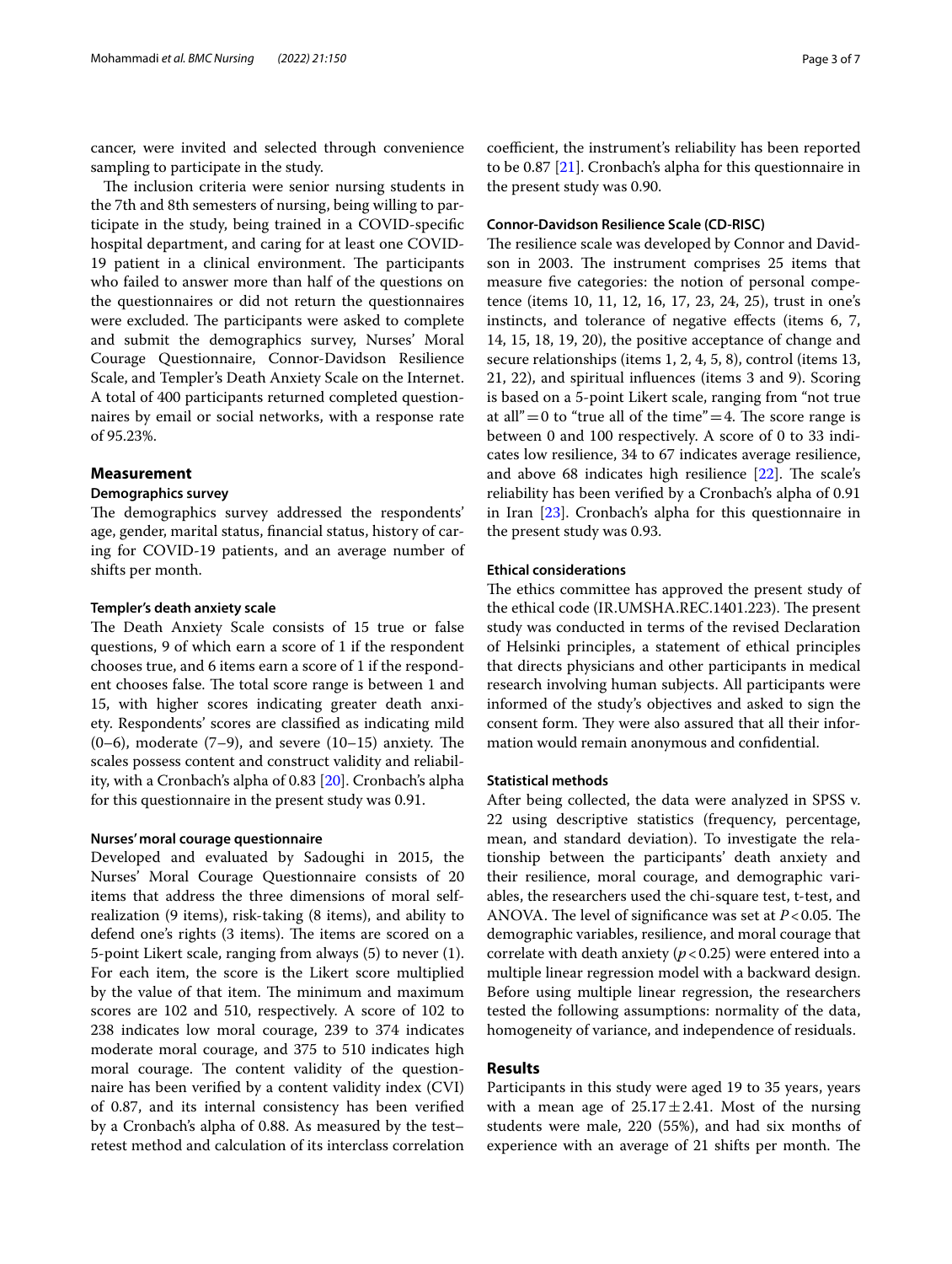fndings also showed a statistically signifcant relationship between death anxiety and work experience, age, and fnancial status (Table [1](#page-3-0)).

# **Death anxiety, moral courage, and resilience in the nursing students**

In this study, the nursing students reported a death anxiety score of  $12.78 \pm 1.17$ , a moral courage score of 240.76 $\pm$ 1.62, and a resilience score of 74.54 $\pm$ 2.17 in caring for patients with COVID-19 (Table [2\)](#page-3-1).

# **Relationship between death anxiety, moral courage, and resilience in the nursing students**

The findings in the present study revealed that there is a strong and direct correlation between death anxiety with moral courage  $(r = -0.91, p < 0.001)$  and there is a strong and indirect correlation between death anxiety with resilience  $(r = -0.89, p < 0.001)$  in nursing students caring

<span id="page-3-0"></span>**Table 1** The participants' demographic characteristics and death anxieties score

| Demographic variables |                  | N(%)       | Death<br>anxieties<br>$SD \pm M$ ean | P-Value |  |
|-----------------------|------------------|------------|--------------------------------------|---------|--|
| Age (year)            | $19 - 24$        | 157(39.25) | $13.94 \pm 1.13$                     | 0.021   |  |
|                       | $25 - 30$        | 124(31.00) | $11.43 \pm 1.21$                     |         |  |
|                       | $31 - 35$        | 119(29.75) | $10.57 \pm 1.54$                     |         |  |
| Gender                | Female           | 180(45.00) | $13.58 \pm 1.39$                     | 0.471   |  |
|                       | Male             | 220(55.00) | $10.31 \pm 1.14$                     |         |  |
| <b>Marital Status</b> | Single           | 270(67.50) | $12.05 \pm 1.62$                     | 0.493   |  |
|                       | Married          | 130(32.50) | $12.41 \pm 1.24$                     |         |  |
| financial status      | $< 100$ \$       | 250(62.50) | $10.13 \pm 1.57$                     | 0.018   |  |
|                       | $100 - 2005$     | 58(21.25)  | $12.78 \pm 1.34$                     |         |  |
|                       | $>200$ \$        | 65(16.25)  | $13.98 \pm 1.68$                     |         |  |
| Work experi-          | 6-12 months      | 167(41.75) | $13.58 \pm 1.14$                     | 0.017   |  |
| ence                  | $13-18$ - months | 172(43.00) | $11.64 \pm 1.39$                     |         |  |
|                       | 19–24 months     | 61(15.25)  | $10.08 \pm 1.52$                     |         |  |

of patients with COVID-19. Also, the results showed a strong and direct correlation between the score of resilience and moral courage  $(r=0.91, p<0.001)$  (Table [3\)](#page-3-2).

# **Predictors of death anxiety in nursing students who cared for COVID‑19 patients**

The variables of moral courage, resilience, work experience, age, and fnancial status which with a *p*-value of smaller than 0.25, were entered into multiple linear regressions with the backward technique. These variables remained in the model and accounted for about 68.12% of the death anxiety variance in the nursing students who cared for COVID-19 patients (Table [4\)](#page-4-0).

# **Discussion**

The nursing students who cared for COVID-19 patients had a high death anxiety, moral courage, and resilience. There was a significant and indirect correlation between death anxiety on the one hand and moral courage and resilience on the other and a signifcant and direct correlation between resilience and moral courage. In addition, the variables of moral courage, resilience, work experience, age, and fnancial status accounted for about 68.12% of the death anxiety variance in the nursing students who provided care to COVID-19 patients.

Although several studies have investigated work stress, knowledge, and awareness in nurses caring for patients with COVID-19, no article was found to have investigated death anxiety, moral courage, or resilience in nursing students who care for COVID-19 patients. As a result, there was not much research

<span id="page-3-2"></span>**Table 3** Relationship between death anxieties, moral courage and resilience in nursing students

| Death anxieties | Moral courage | $r = -0.91$ | p < 0.001 |
|-----------------|---------------|-------------|-----------|
| Death anxieties | Resilience    | $r = -0.89$ | p < 0.001 |
| Resilience      | Moral courage | $r = 0.91$  | p < 0.001 |

<span id="page-3-1"></span>**Table 2** The means and standard deviations of the participants' death anxieties, moral courage and resilience in nursing students

| Variable               | dimensions                          | Mean $\pm$ SD (Each dimension) | Mean $\pm$ SD (Total) |  |
|------------------------|-------------------------------------|--------------------------------|-----------------------|--|
| Moral courage          | Moral self-actualization            | $230.15 \pm 1.78$              | $240.76 \pm 1.62$     |  |
|                        | Risk taking                         | $251.83 \pm 1.24$              |                       |  |
|                        | Ability to defend the right         | $240.32 \pm 1.85$              |                       |  |
| <b>Resilience</b>      | Perception of individual competence | $71.65 + 2.12$                 | $74.54 \pm 2.17$      |  |
|                        | Spiritual effects                   | $75.47 \pm 1.98$               |                       |  |
|                        | Adaptability to change              | $75.98 + 2.54$                 |                       |  |
|                        | Tolerance of negative affect        | $76.43 \pm 2.13$               |                       |  |
|                        | Recognition of limits to control    | $73.17 \pm 2.11$               |                       |  |
| <b>Death anxieties</b> | Without dimension                   | $12.78 \pm 1.17$               | $12.78 \pm 1.17$      |  |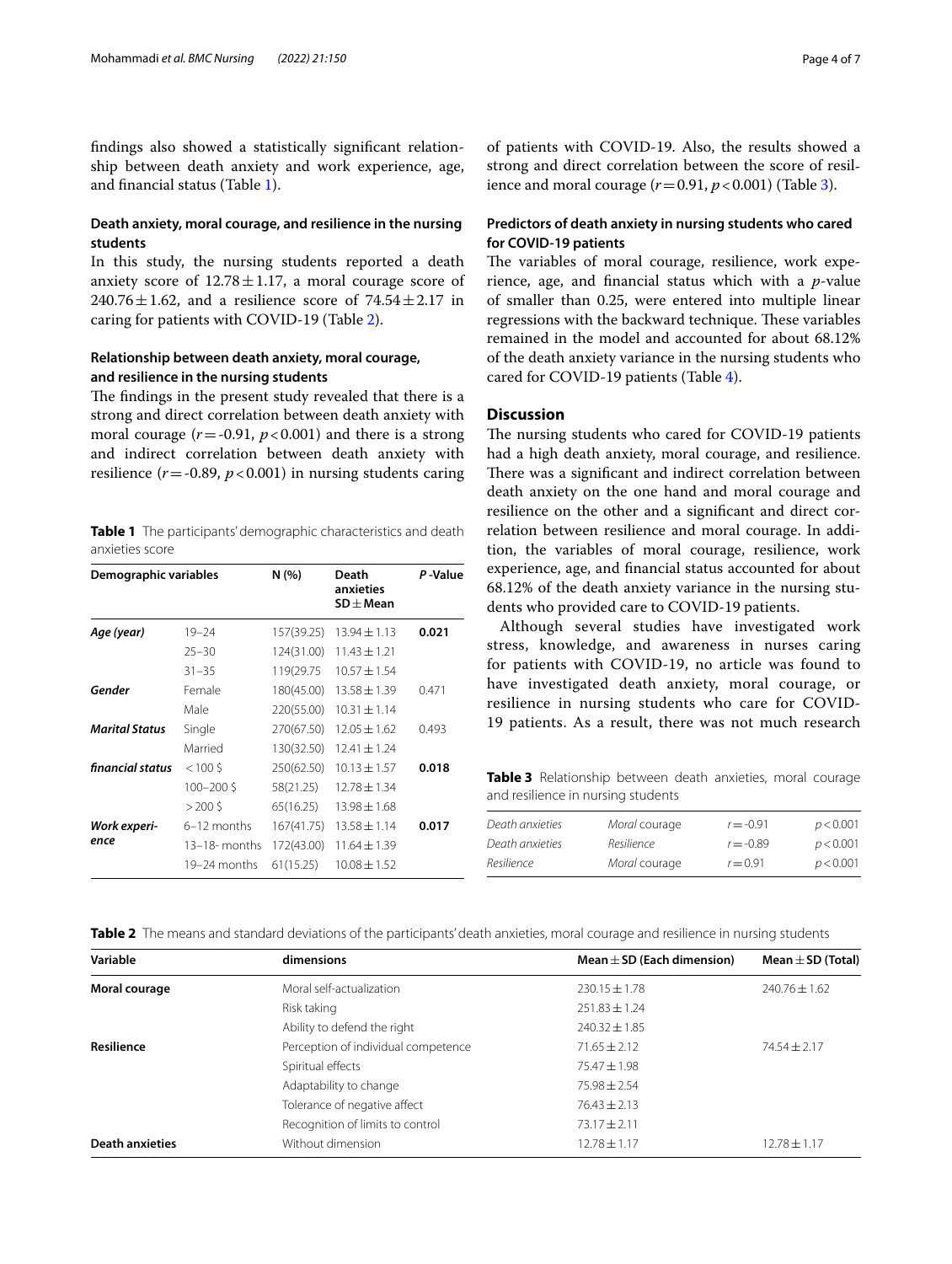<span id="page-4-0"></span>**Table 4** The predictor variables of death anxieties in nursing students who caring for patients with COVID-19

| <b>Factors</b>   | Non-standard<br>coefficients |                   | standard<br>coefficients | т    | P-Value |
|------------------|------------------------------|-------------------|--------------------------|------|---------|
|                  | В                            | <b>Std. Error</b> | ß                        |      |         |
| Moral courage    | 2.88                         | 1.78              | 0.80                     | 1.61 | 0.001   |
| Resilience       | 265                          | 1.64              | 074                      | 1.61 | 0.001   |
| Work experience  | 1.34                         | 1.01              | 0.51                     | 1.33 | 0032    |
| financial status | 1.32                         | 1.03              | 0.39                     | 1.28 | 0.036   |
| Age              | 1.18                         | 1.07              | 0.31                     | 110  | 0.041   |

Adjusted R2: 68.12%

that researchers could compare the present study's fndings with; thus, the researchers used other studies that measured the levels of death anxiety, moral courage, and resilience in nurses caring for patients with COVID-19 or patients with special diseases.

The death anxiety score of the nursing students in the present study was reported high, which is considered to be high. Similarly, the results of a study by Maqbalia et al. (2021) in Iran showed that the nurses who were in practice in hospital units where COVID-19 patients were hospitalized had high levels of death anxiety. There was also a significant correlation between the nurses' death anxiety and their psychological tensions and resilience [[24](#page-6-19)]. Iran is among the top 10 countries most afected by COVID-19. Nurses in practice in COVID-19 wards in Iran have already seen fve major waves of infection. The complicated and stressful conditions involved in caring for COVID-19 patients can increase death anxiety in nursing students who have never experienced a crisis of these proportions and do not have enough professional experience, skills, and psychological capacity to cope with it.

According to a study by Mohammadi et al. (2020), nurses experienced immense psychological stress and anxiety in COVID -19 due to an increase in the number of infected death of their young colleagues. The latter had no history of an underlying disease and dying.

Consistent with the present study, these nurses have reported moderate anxiety and moderate resilience, and there was an indirect relationship between resilience and anxiety [\[25\]](#page-6-20). Similarly, Ozguc et al. (2021) reported that nurses in COVID-19 wards sufered from high levels of death anxiety. The researchers also found a signifcant correlation between death anxiety on the one hand and age, gender, work experience, and resilience skills on the other, which is consistent with the fndings of the present study [\[26\]](#page-6-21). On a similar note, the results of a study by Dadgari et al. (2015) demonstrated that ICU nurses who cared for COVID-19 patients

According to Savitsky et al. (2020), because of their inadequate resilience skills and fear of contracting COVID-19 and losing their lives, nursing students have experienced severe anxiety and other emotional and psychological crises [[28\]](#page-6-23). Similarly, Baluwa et al. (2021) and also, Kim et al. (2021) reported that nursing students caring for COVID-19 patients experienced high levels of workplace anxiety that adversely afected their clinical performance and resilience [\[29,](#page-6-24) [30](#page-6-25)]. The studies of Yiğit & Açıkgöz (2021) and Karabağ Aydın & Fidan (2021) also demonstrated that, during the COVID-19 pandemic, nurses had been exposed to signifcant levels of death anxiety. There was an indirect relationship between resilience and anxiety, which agrees with the present study's fndings [\[31,](#page-6-26) [32](#page-6-27)]. Likewise, Zukhra et al. (2021) found that nursing students have experienced high anxiety and psychological stress levels during the current pandemic. Accordingly, healthcare policymakers are recommended to provide nurses and nursing students with more psychological support to improve their psychological skills, mental health, and spiritual health [\[33\]](#page-6-28). Cheng et al. (2021) showed that improving nursing students' spiritual health and psychological capacities, including resilience, reduce their death anxiety during the COVID-19 pandemic [\[34](#page-6-29)].

In the present study, even though they had been exposed to difficult conditions, the nursing students who provided care to COVID-19 patients achieved aboveaverage moral courage mean score. The crisis had not caused them to ignore their clinical duties. They sacrificed their safety to provide care to patients. They remained committed to their ethical and professional responsibilities to save the lives of the infected people in the critical circumstances caused by COVID-19. Khodaveisi et al. (2021) found the moral courage mean score of nurses who were in practice in COVID-19 wards to be high  $[16]$  $[16]$ . They also found a significant correlation between the nurses' moral courage and resilience, which is consistent with the present study's fndings. On a similar note, Gibson et al. (2020) found a direct correlation between nursing students' resilience and moral courage [[35\]](#page-6-30). Cerit et al. (2021) reported a significant negative correlation between nurses' death anxiety and ethical sensitivity: elevated ethical sensitivity correlated with reduced death anxiety in the nurses [[36\]](#page-6-31).

The present study results showed the students' resilience mean score to be average. Similarly, Labrague (2021) study found the resilience of nursing students during the COVID-19 pandemic to be average. Since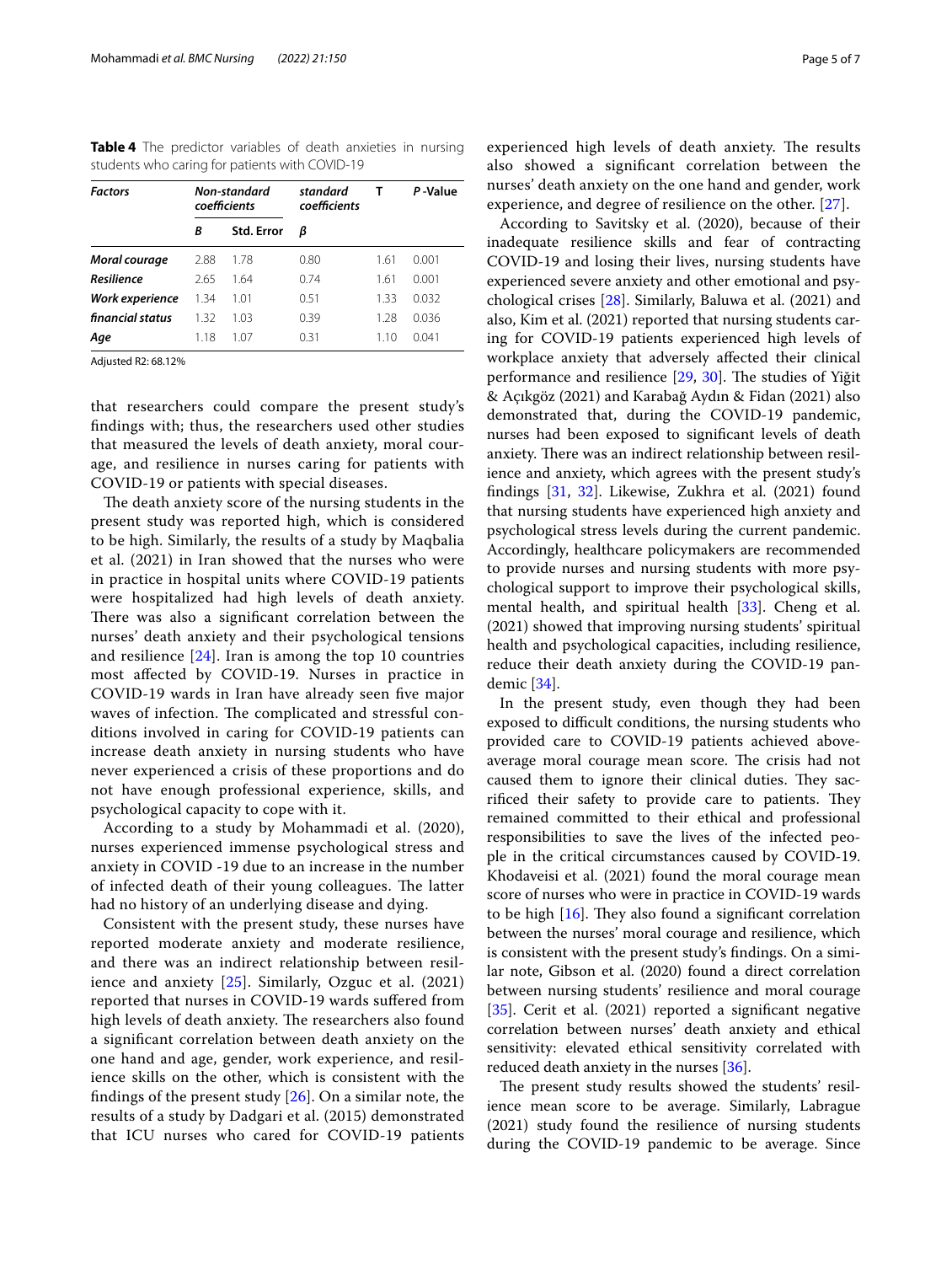resilience acts as a major mediator in individuals' psychological well-being and life satisfaction, special attention should be given to the psychological capacities and resilience skills of nursing students in the face of workplace stressors. Training this population in coping strategies is one way to enhance their resilience. The studies mentioned above also reported a signifcant correlation between the subjects' resilience to student anxiety and especially death anxiety, which agrees with the present study's fndings [[37\]](#page-6-32).

# **Limitations**

The present study evaluated the nursing students in the south of Iran. It is, therefore, recommended that future research address diferent societies and use larger samples to achieve a more accurate measure of nursing students' death anxiety, moral courage, and resilience during the COVID-19 crisis so that healthcare policymakers and managers can develop more comprehensive plans to cope with the current and similar crises.

# **Strengths**

The present study was the first attempt at investigating death anxiety, moral courage, and resilience in nursing students caring for COVID-19 patients in Iran. Other strengths of the study are its relatively large sample size and use of specifc questionnaires.

# **Conclusion**

In the present study, nursing students who care for COVID-19 patients have been exposed to high degrees of death anxiety in recent months. Yet, despite the considerable tension and anxiety involved in caring for this group of patients for a relatively long time, nursing students have remained committed to performing their clinical duties and displayed great moral courage and resilience. According to the persistence of the COVID-19 crisis in Iran and other countries in the coming months, measures must be taken to preserve and improve the physical, mental, and spiritual health of nursing students, enhance their moral courage and resilience and relieve their death anxiety.

#### **Abbreviation**

NANDA: North American Nursing Diagnosis Association.

#### **Acknowledgements**

We would like to thank everyone who participated in this study, especially people with spinal cord injuries and their families. This paper was extracted from a research project with the ethical code (IR.UMSHA.REC.1401.223) in Hamadan University of Medical Sciences, Hamadan, Iran. The authors appreciate Hamadan University of Medical Sciences for fnancially supporting this research

#### **Authors' contributions**

FM and MB was responsible for data collection, data analysis, and drafting and revising the report. FM, MB and KO, drafted and provided critical revision of the manuscript and was responsible for the analyses and interpretation of the data SK, FM, and ZM were responsible for designing the research protocol and data analysis. All authors read and approved the fnal manuscript.

#### **Funding**

This research did not receive any specifc grant from funding agencies in the public, commercial, or not for proft sectors.

#### **Availability of data and materials**

The datasets generated and/or analysed during the current study are not publicly available due to the necessity to ensure participant confdentiality policies and laws of the country but are available from the corresponding author on reasonable request.

#### **Declarations**

#### **Ethics approval and consent to participate**

The present study was conducted in terms of the principles of the revised Declaration of Helsinki, a statement of ethical principles that directs physicians and other participants in medical research involving human subjects. Prior to performing the interviews, all the subjects were informed about the objectives of the study, voluntary nature of their participation, data collection methods, reason for recording the interviews, role of the interviewer and the participants, and confdentiality and anonymity of the information. Subsequently, they were asked to sign the informed consent form if they were willing to participate. The participants were notifed that they would be free to withdraw from the study at any time. The institutional review board of the Hamadan university medical science, the Chronic Diseases (Home Care) Research Center provided ethics approval ethical code (IR.UMSHA.REC.1401.223).

#### **Consent for publication**

Not applicable.

#### **Competing interests**

The authors declare that they have no competing interests.

#### **Author details**

<sup>1</sup> Chronic Diseases (Home Care) Research Center and Autism Spectrum Disorders Research Center, Department of Nursing, Hamadan University of Medical Sciences, Hamadan, Iran. <sup>2</sup> Department of Nursing, Hamadan University of Medical Sciences, Hamadan, Iran. <sup>3</sup> Mother and Child Care Research Center, Hamadan University of Medical Sciences, Hamadan, Iran. <sup>4</sup> Department of Epidemiology, School of Health , Health Sciences Research Center, Health Sciences & Technology Research Institue, Hamadan University of Medical Sciences, Hamadan, Iran. <sup>5</sup> Department of Medical Surgical Nursing, Fasa University of Medical Sciences, Fasa, Iran.

# Received: 30 January 2022 Accepted: 3 June 2022<br>Published online: 13 June 2022

#### **References**

- <span id="page-5-0"></span>1. Huang C, Wang Y, Li X, Ren L, Zhao J, Hu Y, et al. Clinical features of patients infected with 2019 novel coronavirus in Wuhan. China Lancet. 2020;395(10223):497–506.
- <span id="page-5-1"></span>2. Wang D, Hu B, Hu C, Zhu F, Liu X, Zhang J, et al. Clinical characteristics of 138 hospitalized patients with 2019 novel coronavirus-infected pneumonia in Wuhan. China JAMA. 2020;323(11):1061–9.
- <span id="page-5-2"></span>3. Wang J, Zhou M, Liu F. Reasons for health care workers becoming infected with novel coronavirus disease 2019 (COVID-19) in China. J Hosp Infect. 2020;105:100–1.
- <span id="page-5-3"></span>4. Khalagi K, et al. Prevalence of COVID-19 in Iran: results of the frst survey of the Iranian COVID-19 Serological Surveillance programme. Clin Microbiol Infect. 2021;27(11):1666–71. [https://doi.org/10.1016/j.cmi.2021.06.](https://doi.org/10.1016/j.cmi.2021.06.002) [002.](https://doi.org/10.1016/j.cmi.2021.06.002)